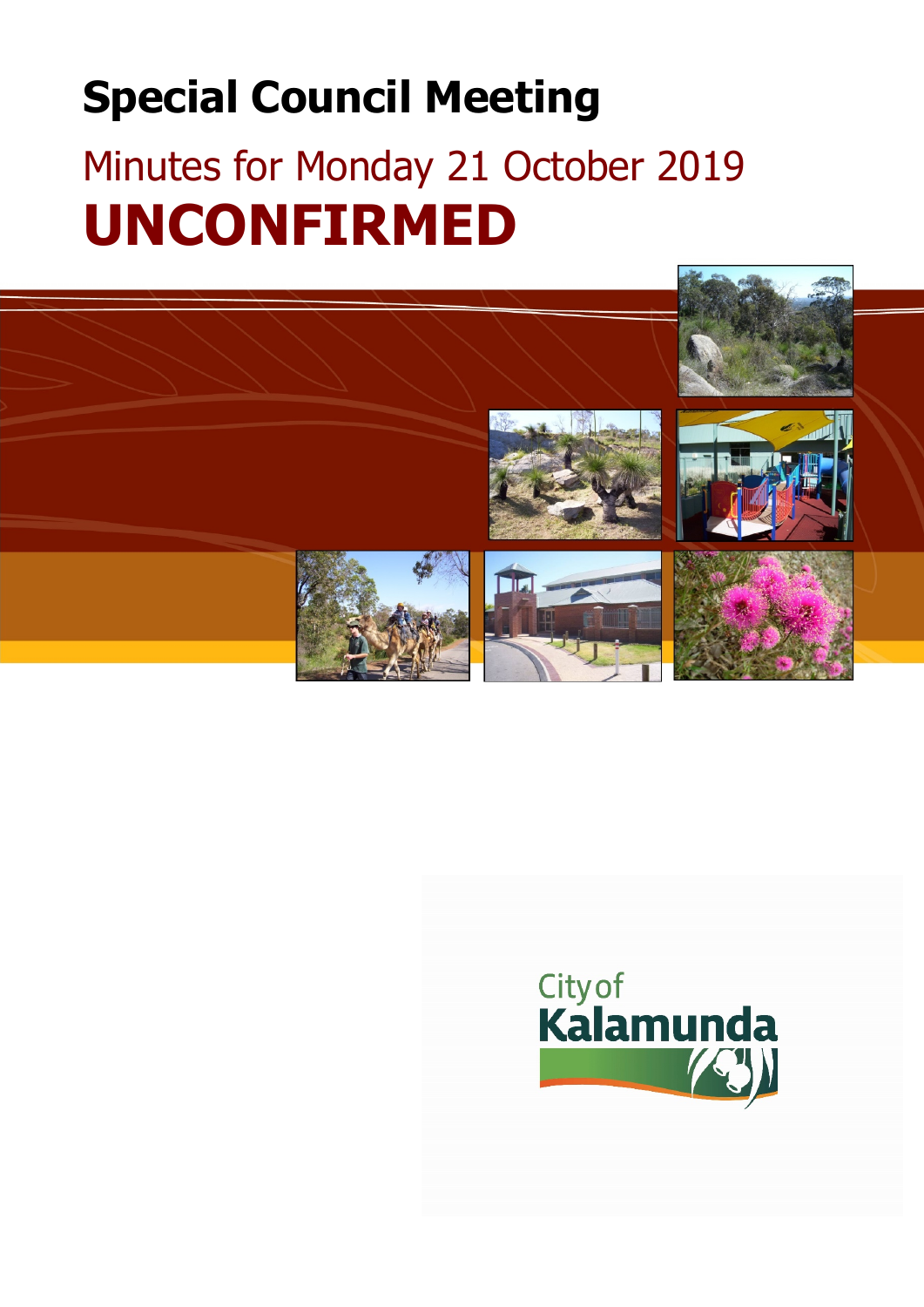# **INDEX**

| 1. |                                                                 |  |
|----|-----------------------------------------------------------------|--|
| 2. | Attendance, Apologies and Leave of Absence Previously Approved3 |  |
| З. | <b>Elected Members.</b>                                         |  |
|    |                                                                 |  |
|    |                                                                 |  |
|    |                                                                 |  |
|    |                                                                 |  |
|    |                                                                 |  |
| 4. |                                                                 |  |
| 5. |                                                                 |  |
| 6. |                                                                 |  |
| 7. |                                                                 |  |
|    |                                                                 |  |
| 9. |                                                                 |  |
|    |                                                                 |  |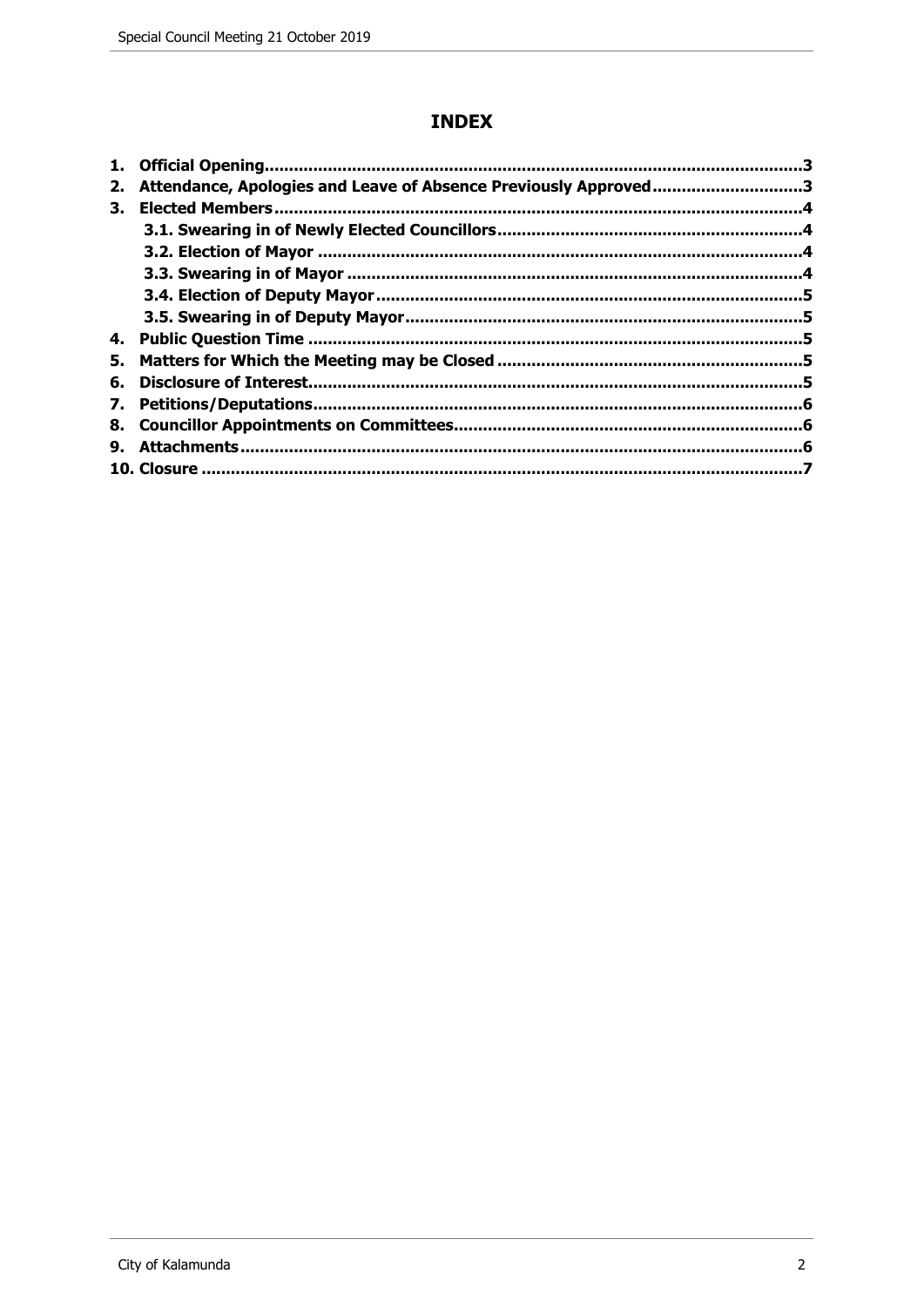# <span id="page-2-0"></span>**1. Official Opening**

The Chief Executive Officer opened the meeting at 6:35pm and welcomed Councillors, Councillors Elect, Staff and Members of the Public Gallery. The Chief Executive Officer introduction and welcomed the Hon. Michael Murray, AM QC who will undertake the duty of swearing in of Councillors, the Councillor elected to the office of Mayor and the Councillor elected to the office of Deputy Mayor.

The Chief Executive Officer invited Councillor Elect Brooke O'Donnell to acknowledge the Traditional Owners of the land on which we meet, the Whadjuk Noongar people.

#### <span id="page-2-1"></span>**2. Attendance, Apologies and Leave of Absence Previously Approved**

**Councillors South East Ward**  John Giardina

Janelle Sewell Geoff Stallard **South West Ward**

Lesley Boyd Mary Cannon Brooke O'Donnell **North West Ward**

Sue Bilich Lisa Cooper Dylan O'Connor

# **North Ward**

Cameron Blair Kathy Ritchie Margaret Thomas JP

#### **Members of Staff**

**Chief Executive Officer** Rhonda Hardy **Executive Team** Gary Ticehurst - Director Corporate Services Brett Jackson - Director Asset Services Peter Varelis - Director Development Services Simon Di Rosso - General Counsel & Executive Advisor **Management Team** Nicole O'Neill - Manager Customer & Public Relations **Administration Support** Darrell Forrest - Governance Advisor

Donna McPherson - Executive Assistant to the CEO Sarah Griffiths - Councillor Support Officer

#### **Members of the Public** 51

**Members of the Press** 1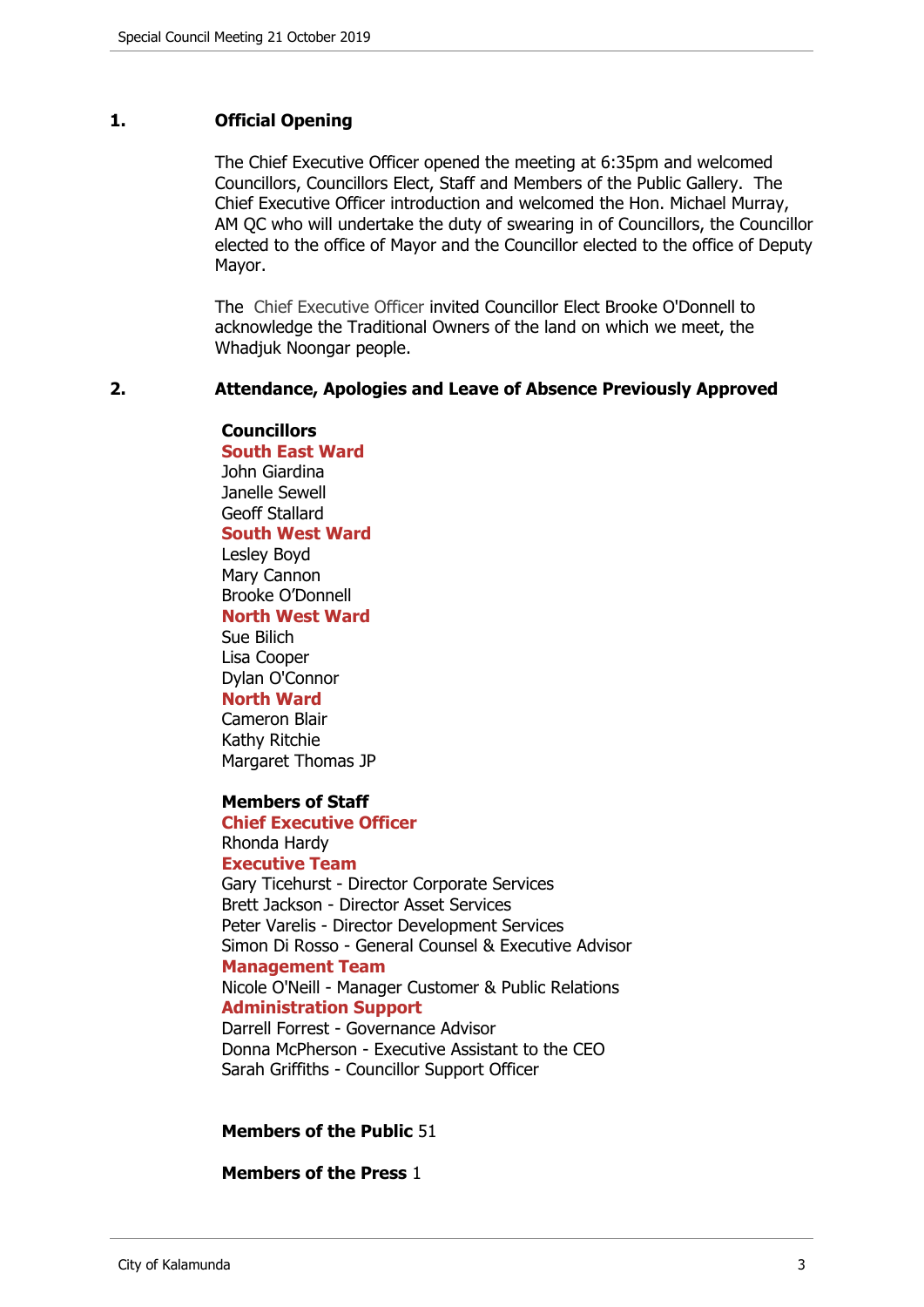# **Apologies –** Nil.

# **Leave of Absence Previously Approved –** Nil.

# <span id="page-3-0"></span>**3. Elected Members**

# <span id="page-3-1"></span>**3.1. Swearing in of Newly Elected Councillors**

In accordance with Section 2.29 of the *Local Government Act 1995* Councillors John Giardina, Janelle Sewell, Mary Cannon, Sue Bilich, Lisa Cooper and Kathy Ritchie made a declaration before acting in the office. The declaration was made before the Hon. Michael Murray AM QC.

# <span id="page-3-2"></span>**3.2. Election of Mayor**

The election of the Mayor was undertaken in accordance with Schedule 2.3, Division 1, of the *Local Government Act 1995.*

The Chief Executive Office received one nomination prior to the meeting from Cr Margaret Thomas. The Chief Executive Office called for other nominations for the postion of Mayor. Cr John Giardina nominated for the position.

The Chief Executive Officer acted as the returning officer for the election of the Mayor. Councillors were asked to vote for the position of Mayor by secret ballot. The votes cast were counted in the presence of General Counsel, the Governance Adviser and the Executive Assistant to the CEO.

The Chief Executive Officer declared the result as follows:

| Cr Margaret Thomas | 8 |
|--------------------|---|
| Cr John Giardina   | 3 |
| Informal           |   |

Cr Margaret Thomas was elected to the position of Mayor.

# <span id="page-3-3"></span>**3.3. Swearing in of Mayor**

In accordance with Section 2.29 of the *Local Government Act 1995* Councillor Margaret Thomas made a declaration before acting as the Mayor. The declaration was made before the Hon. Michael Murray AM QC.

The Chief Executive Officer vacated the chair as presiding member. Cr Thomas presided over the remainder of the meeting.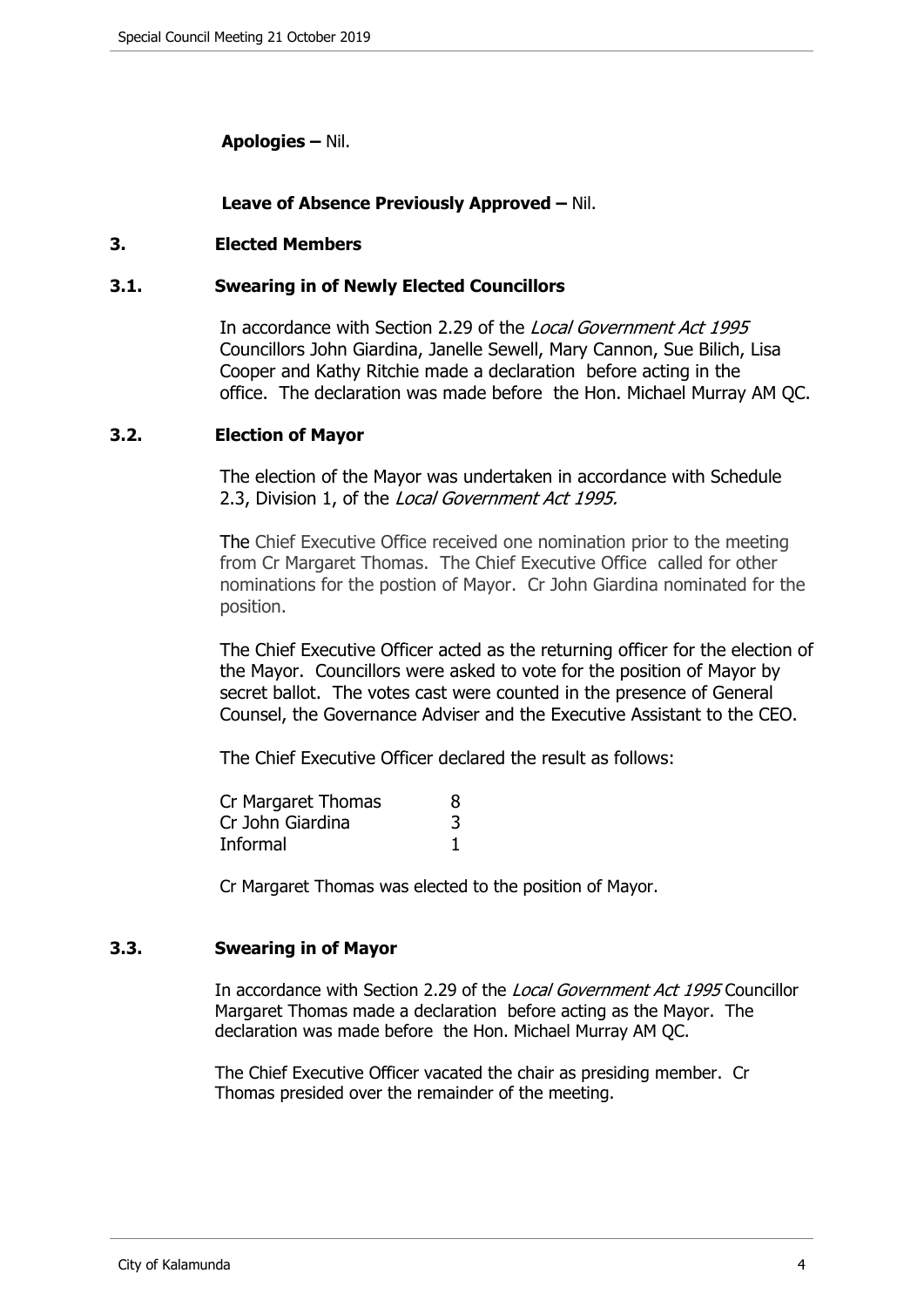# <span id="page-4-0"></span>**3.4. Election of Deputy Mayor**

The election of the Deputy Mayor was undertaken in accordance with Schedule 2.3, Division 1, of the *Local Government Act 1995.*

The Chief Executive Office called for other nominations for the position of Deputy Mayor. Nomination for the position of Deputy Mayor were received from Cr Dylan O'Connor and Cr Brooke O'Donnell.

The Chief Executive Officer acted as the returning officer for the election of the Deputy Mayor. Councillors were asked to vote for the position of Deputy Mayor by secret ballot. The votes cast counted in the presence of General Counsel, the Governance Adviser and the Executive Assistant to the CEO.

The Chief Executive Officer declared the result as follows:

| Cr Dylan O'Connor   |  |
|---------------------|--|
| Cr Brooke O'Donnell |  |

Cr Dylan O'Connor was elected to the position of Deputy Mayor.

#### <span id="page-4-1"></span>**3.5. Swearing in of Deputy Mayor**

In accordance with Section 2.29 of the *Local Government Act 1995* Councillor Dylan O'Connor made a declaration before acting as the Deputy Mayor. The declaration was made before the Hon. Michael Murray AM QC.

#### <span id="page-4-2"></span>**4. Public Question Time**

4.1 Nil.

# <span id="page-4-3"></span>**5. Matters for Which the Meeting may be Closed**

5.1 Nil.

# <span id="page-4-4"></span>**6. Disclosure of Interest**

#### **6.1. Disclosure of Financial and Proximity Interests**

- a. Members must disclose the nature of their interest in matter to be discussed at the meeting. (Section 5.56 of the *Local Government Act 1995*.)
- b. Employees must disclose the nature of their interest in reports or advice when giving the report or advice to the meeting. (Section 5.70 of the *Local Government Act 1995*.)

6.1.1 Nil.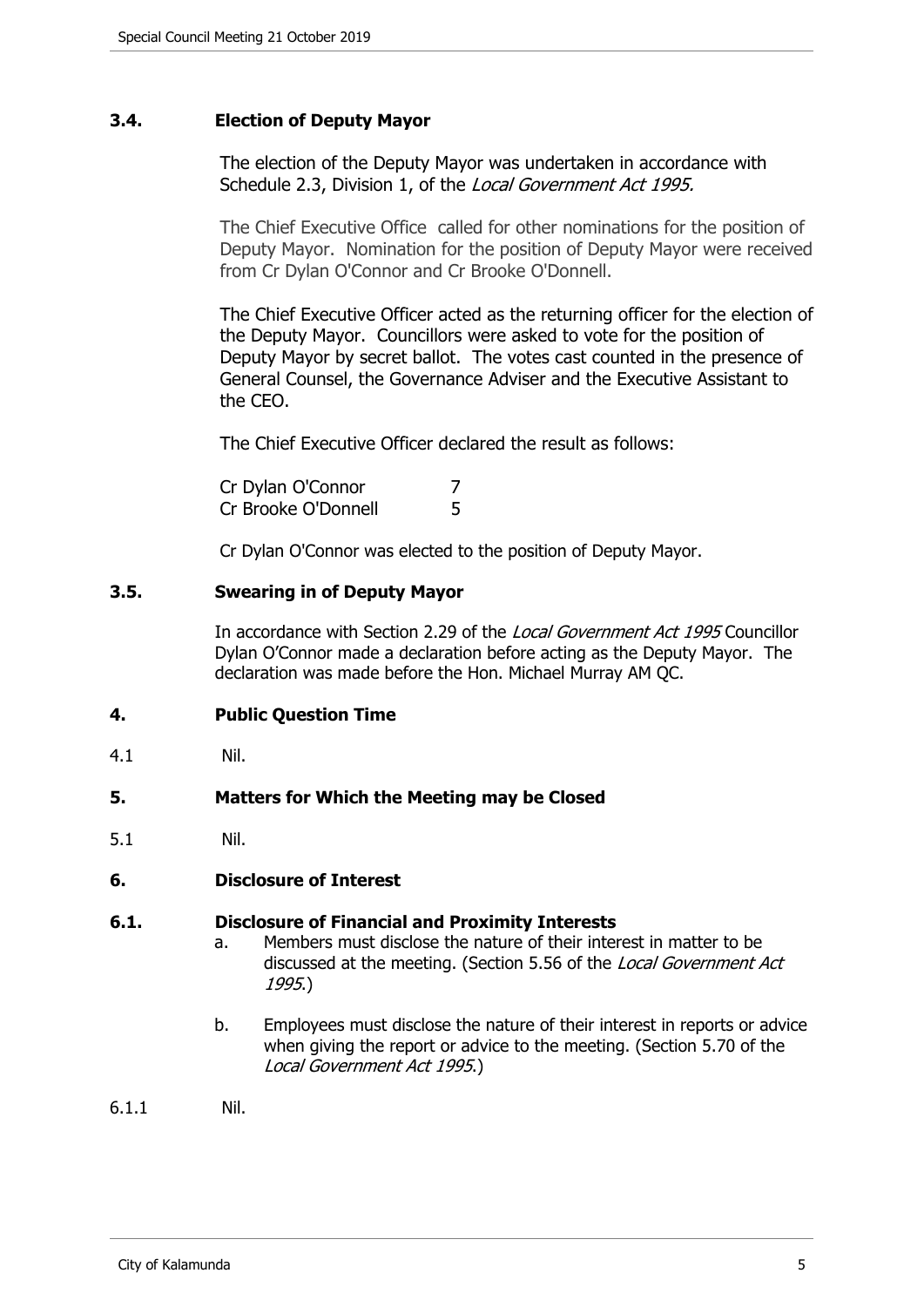# **6.2. Disclosure of Interest Affecting Impartiality**

- a. Members and staff must disclose their interest in matters to be discussed at the meeting in respect of which the member or employee had given or will give advice.
- 6.2.1 Nil.

# <span id="page-5-0"></span>**7. Petitions/Deputations**

7.1 Nil.

# <span id="page-5-1"></span>**8. Councillor Appointments on Committees**

#### **8.1 Eastern Metropolitan Regional Council**

The appointment of Council delegates to Regional Groups and Management/Advisory Committees is to ensure Council is fully and formally represented at all times.

The Eastern Metropolitan Regional Council meets the fourth Thursday of each month. The City will appoint two Councillors and a Deputy. The Chief Executive Officer is a member of an Advisory Committee and appoints a Director as a member of a Technical Advisory Committee.

# **Voting Requirements: Absolute Majority**

# RESOLVED SCM 245/2019

That Council:

- 1. APPOINT Cr Dylan O'Connor and Cr Lesley Boyd as representatives on the East Metropolitan Regional Council for the period 22 October 2019 to 15 October 2021.
- 2. APPOINT Cr Cameron Blair as deputy representatives on the East Metropolitan Regional Council for the period 22 October 2019 to 15 October 2021.
- Moved: **Cr Dylan O'Connor**
- Seconded: **Cr Lesley Boyd**
- Vote: **CARRIED UNANIMOUSLY (12/0)**

# <span id="page-5-2"></span>**9. Attachments**

The attachments were as presented in the Agenda.